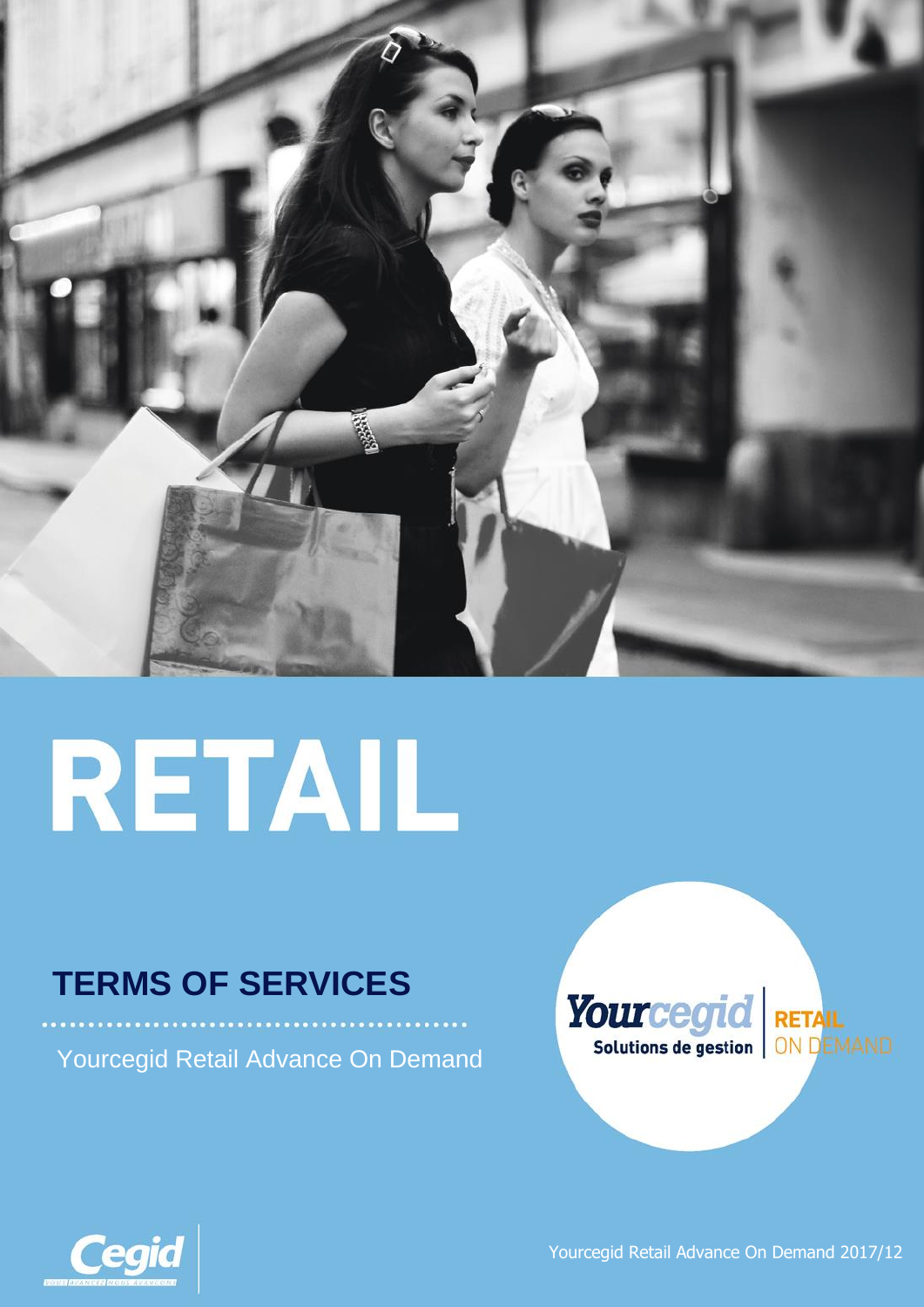## **TERMS OF SERVICES AND SUPPORT**

### **YOURCEGID RETAIL ADVANCE ON DEMAND**

#### **ARTICLE 1: DEFINITIONS**

The terms defined below have the following meaning in singular and plural. Except as otherwise provided in these Terms of Services and Support capitalized terms not defined herein shall have the same meaning as in the article "Definitions" of the Contract.

**Anomaly:** means a Subscription Service reproducible defect, malfunction, or non-compliance with its Documentation. Anomalies must be qualified by Cegid and are classified into three categories.

- **Level 1 Anomaly:** Anomaly reproducible by Cegid which makes it impossible to access sales collection functionalities and for which there can be no technical or organizational workaround.
- · **Level 2 Anomaly:** Anomaly reproducible by Cegid which renders the access or use of one (1) or more essential functionalities of the Subscription Services inoperative and for which there may be a technical or organizational workaround.
- Level 3 Anomaly: Anomaly reproducible by Cegid which does not have the characteristics of a Level 1 and Level 2 Anomaly.

**Environment:** means a package regrouping all software and infrastructure components required to deliver Yourcegid Retail On Demand Service for one (1) client. An Environment covers one (1) single Retail application version at a time and one (1) or more databases. All databases in an Environment are in the same version. A client can have multiple Environments in different versions.

Localization: means, in the sense of the present Terms of Services and Support, for a number of countries, a set of functionalities of Cegid product "Yourcegid Retail On Demand", developed by Cegid at its sole discretion, in order to take into consideration local specificities as described in the last version of the Country Package Book available and downloadable on the Portal as may amended from time to time by Cegid. The verb "Localize" and its variations should be used and interpreted, within this provision, in view of this definition.

**Main POD or Main Point of Delivery:** means the production infrastructures of the Subscription Service.

**Maintenance Window:** means the period of time during which the Subscription Service may be down for Planned Maintenance in accordance with the provisions of these Terms of Services and Support.

**Opening Hours:** means the days and hours during which Support is provided to the Client as indicated on the Portal and according to the level of Support subscribed to by the Client.

**Planned Maintenance:** means the maintenance of the Subscription Service that Cegid schedules at least forty-eight (48) hours in advance.

**Request:** means any reproducible application functions incident met by the Client and reproducible by Cegid when using the Subscription Service and any Anomaly reported to Cegid by the Client.

**Secondary POD or Secondary Point of Delivery or Smart Proxy:** means, if ordered by the Client, the production infrastructure of the Subscription Service responsible for the supply of local technical components.

**Specific Development:** means the computer programs designed and produced by Cegid for the Client according to their needs.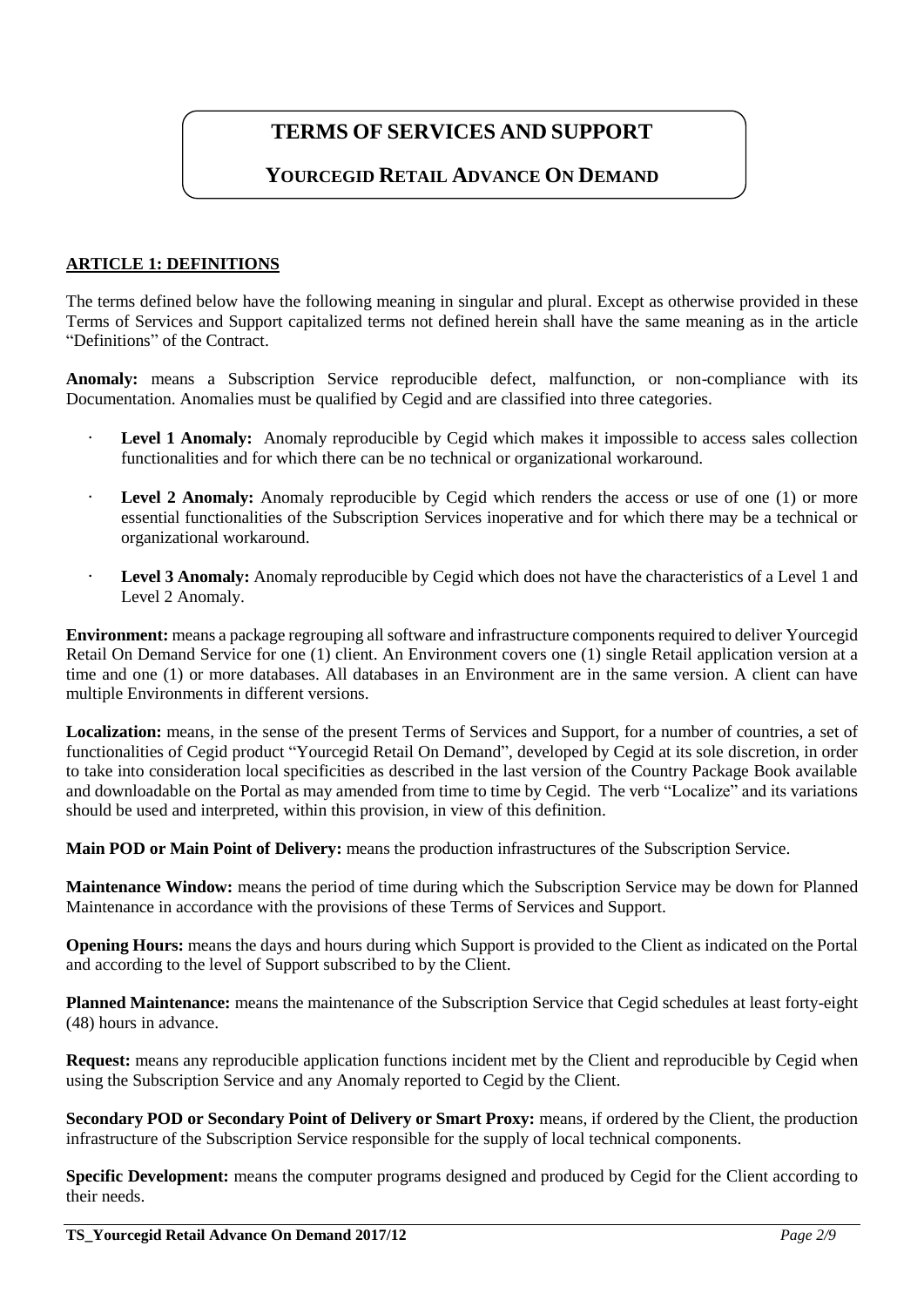**Specific Report:** means any report or dashboard which is not available as standard in the Subscription Service that the Client has chosen, on their own initiative, to develop and configure or to have developed and configured, with or without Cegid's assistance.

**Support:** means the assistance with the use of the Subscription Service standard application functions. Support can only be provided by Cegid in so far as:

- 1. The Users have previously been trained in the use of the Subscription Service and Updates;
- 2. The Client has the technical equipment in accordance with the Technical Prerequisites allowing remote assistance and authorises its use with Cegid, in particular to facilitate the monitoring of Anomalies.

If this turns out not to be the case, Support may be suspended, with immediate effect, by Cegid without the Client being entitled to any compensation or reimbursement of sums already paid for the Subscription Service.

**Update:** refers to enhancements provided to the Service standard application functions, and decided unilaterally by Cegid, with regard to functional changes and provided that such adaptations or evolutions do not make it necessary to rewrite a substantial part of the standard application functions. The Updates also include the correction of Service Anomalies, and their Documentation.

**Urgent Maintenanc**e: means the Subscription Service interruption, outside Maintenance Windows, due to the application of security patches or urgent fixes or any other critical maintenance. Urgent Maintenance can occur at any time.

#### **ARTICLE 2: PURPOSE**

These Terms of Services and Support are part of the Contract. These Terms of Services and Support describe the specific provisions applicable to the Subscription Service which prevail over the provisions of the Contract.

#### **PROVISIONS CONCERNING THE SCOPE AND THE AVAILABILITY OF THE SUBSCRIPTION SERVICE**

#### **ARTICLE 3: CONTENT OF THE SUBSCRIPTION SERVICE**

The actual scope of the Subscription Service ordered is specified in the Contract (Part 1 "Description of the Items Ordered" or "Perimeter of the Service" and/or "Financial Conditions" annexes).

#### **ARTICLE 4: LIMITATIONS OF THE SUBSCRIPTION SERVICE**

#### **4.1. LOCATION AND POD**

The Subscription Service subscribed by the Client under the Contract is based on a single Main POD at a fixed geographical location defined in the Contract (Part 1 "Description of the Items Ordered" or "Perimeter of the Service" and/or "Financial Conditions" appendices). The Client may optionally order one (1) or more Secondary POD(s) from the available PODs.

Depending on the Client's configuration and technical constraints, Cegid may supply recommendations for the location of the Main POD and any Secondary PODs in order to optimise the Subscription Service performance, the final choice of the locations of the Main POD and any Secondary PODs remaining solely at the Client's discretion.

#### **4.2**. **SUPPORT AND MAINTENANCE**

Except under the terms of the Country Package purchased by the Client, support and maintenance of standard application functions does not include the adaptations and/or evolutions that may be necessary under applicable law and/or regulation. The conditions of the Country Package are defined under Article 11 "Country Package".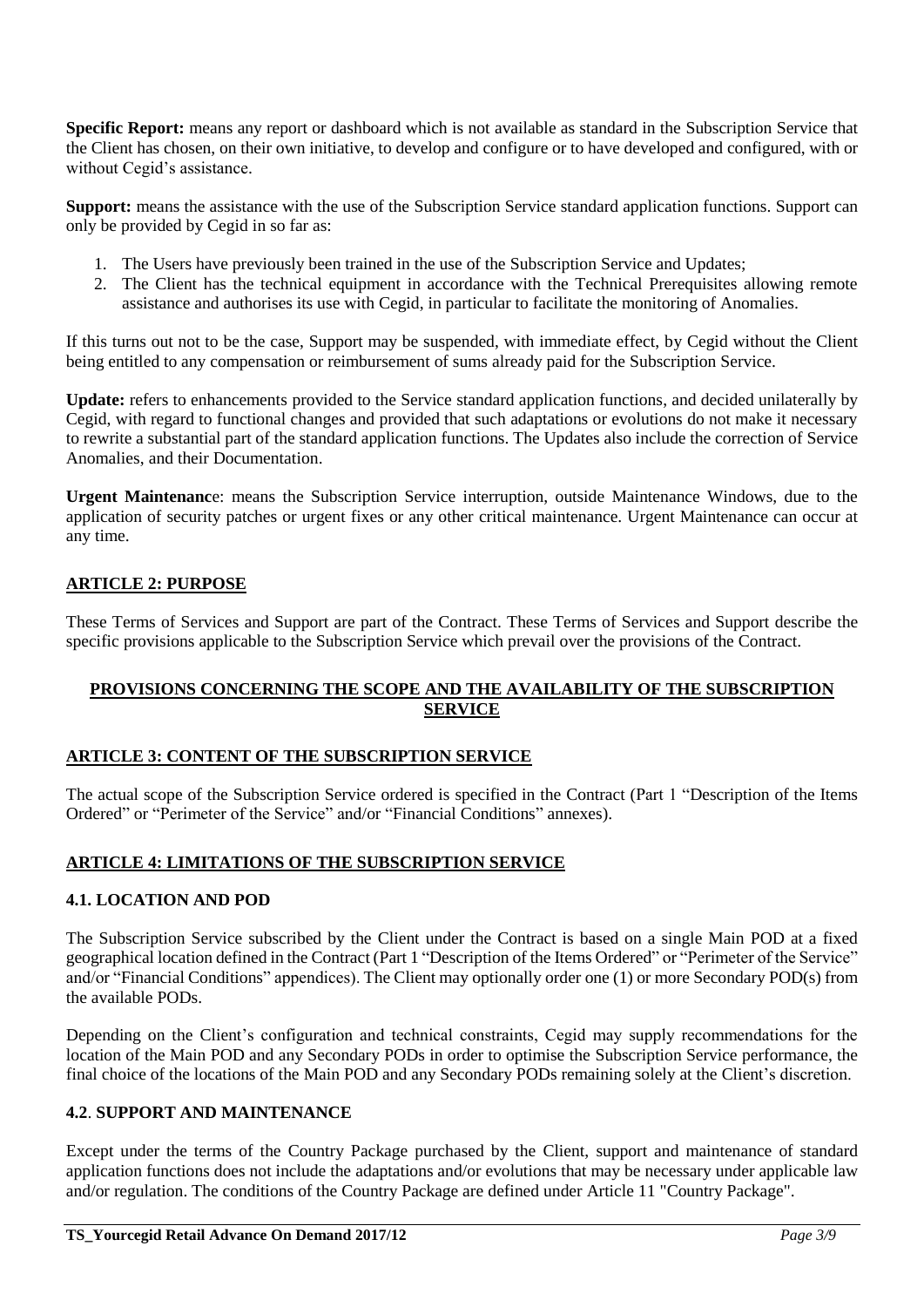#### **4.3. SALES TRANSACTION HISTORY**

The Client may retain sales transaction history three years back, *i.e.* the current calendar year and the previous two (2) years. Any other history, except for the data that must be retained for tax purposes, will need to be purged by the Client. Cegid will provide the Client with the necessary tools to perform this task or will reserve the right to charge to the Client the history of the movements beyond these commitments.

#### **4.4. ENVIRONMENT**

The Subscription Services includes the following Environment:

- A production Environment with a production database and a test database. The test database limits are those described below:
	- Same application version and same functional scope as the production database;
	- Initialization of the test database at the Client's request by loading an exact copy of the data contained in the production database;
	- Refresh of the data contained in the test database within the limit of four (4) updates per year and upon request of the Client. This refresh of the data will be done by loading a copy of the data contained in the production database. Any request for additional refresh will be charged.

#### **4.5. YOURCEGID RETAIL OPTIONS**

As standard, the option Yourcegid Retail Omnichannel includes a maximum number of orders/month as defined in the Contract (Part 1 "Description of the Items Ordered" or "Perimeter of the Service" and/or "Financial Conditions" annexes). Any overuse above these limitations shall cause Cegid to revise the Subscription Services monthly fee pursuant to the rate in effect at such time.

Cegid reserves the right to modify the conditions of implementation of the "Task Scheduler" as defined by the Client, if necessary to ensure proper functioning of the Production Environment. In such case, Cegid commits to inform the Client.

The Yourcegid Retail Intelligence service is only available on the production database and the data is automatically refreshed once each day.

No Specific Development can be included in the Subscription Service or made accessible as part of the Subscription Service, unless specific terms of services are signed between the Parties.

If needed, the Client can activate additional/temporary Users upon prior written notification to Cegid. This Subscription Service will be invoiced regularly by Cegid to the Client, in case of overtaking of the commitments.

#### **ARTICLE 5: ACCESS TO THE SUBSCRIPTION SERVICE**

The Subscription Service is accessible every day 24 hours a day, except during Urgent Maintenance, Planned Maintenance and Maintenance Windows, as defined in "Article 6: Maintenance Windows".

#### **ARTICLE 6: MAINTENANCE WINDOWS**

Maintenance Window is defined as follows:

- Every night from 12:00 AM to 7:00 AM (Main POD local time and Secondary POD local time).

#### **ARTICLE 7: SUBSCRIPTION SERVICE AVAILABILITY**

Cegid is committed to provide an availability rate of at least 99.5% for the Subscription Service.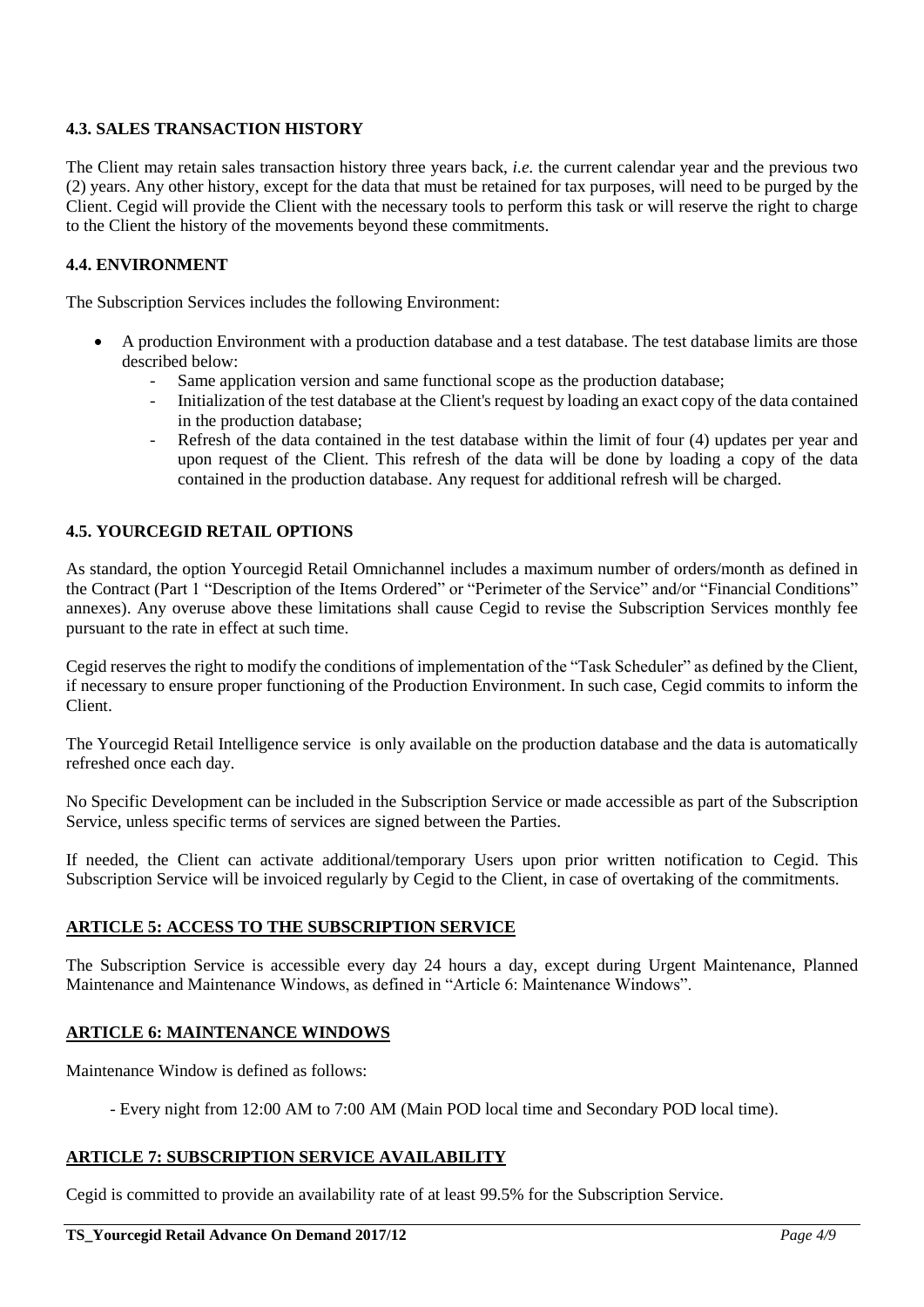Subscription Service availability is defined as the ability to access to the Subscription Service, including workaround solution enabling the Client to continue using the front office sales functionalities, and is guaranteed over a Reference Period (RP) covering the time period from Monday to Sunday, and except a period of time from 01:00 AM to 03:00 AM (Main POD local time and Secondary POD local time).

DT refers to the downtime of the Subscription Service, which does not include interruptions related to (i) the Planned Maintenance (ii), Urgent Maintenance (iii) interruptions due to Force Majeure event; (iv) interruptions caused by equipment provided by the Client (or Client's suppliers); or  $(v)$  interruptions linked with a system that is outside the scope of the Subscription Service, including without limitation the Client's telecommunications network.

The Availability Rate (AR) is calculated on a monthly basis:

 $AR = (RP - sum of DT) / RP * 100 [%]$ 

Only the production Environment is subject to the availability rate mentioned above.

Only the AR measurement made by Cegid is considered valid.

#### **TECHNICAL PROVISIONS RELATED TO THE SUBSCRIPTION SERVICE**

#### **ARTICLE 8: BACKUPS AND RECOVERY MANAGEMENT**

In the event of damage occurring on the infrastructure operating the Subscription Service, Cegid is committed to recovering the Subscription Service on the basis of the most appropriate backup with maximum RPO (Recovery Point Objective) of 24 hours.

Cegid is responsible for the backups and recovery service in order to secure Client Data.

Client data backups, backups for Main POD and Secondary POD Client Data backups are done in multiple copies stored in different locations. They are performed on daily cycles as below:

| <b>Backup Type</b> | Frequency  | <b>Retention Period</b> |  |
|--------------------|------------|-------------------------|--|
| Daily              | Each night | 30 calendar days        |  |

A restore can be carried out at the request of the Client on the basis of one of these backups, during their retention period.

In the event of a damage occurring on the infrastructure operating the Subscription Service, Cegid is committed to recovering, as soon as possible, the Subscription Service on the basis of the most appropriate backup.

#### **ARTICLE 9: UPDATES**

**9.1.** An Update is defined as one of the two following things:

- New versions that involve a change in the version numbering of the Subscription Service standard application functions;

- Corrective patches.

Updates can be implemented either during Planned Maintenance or Urgent Maintenance.

The following are expressly not considered Updates:

- Specific Reports;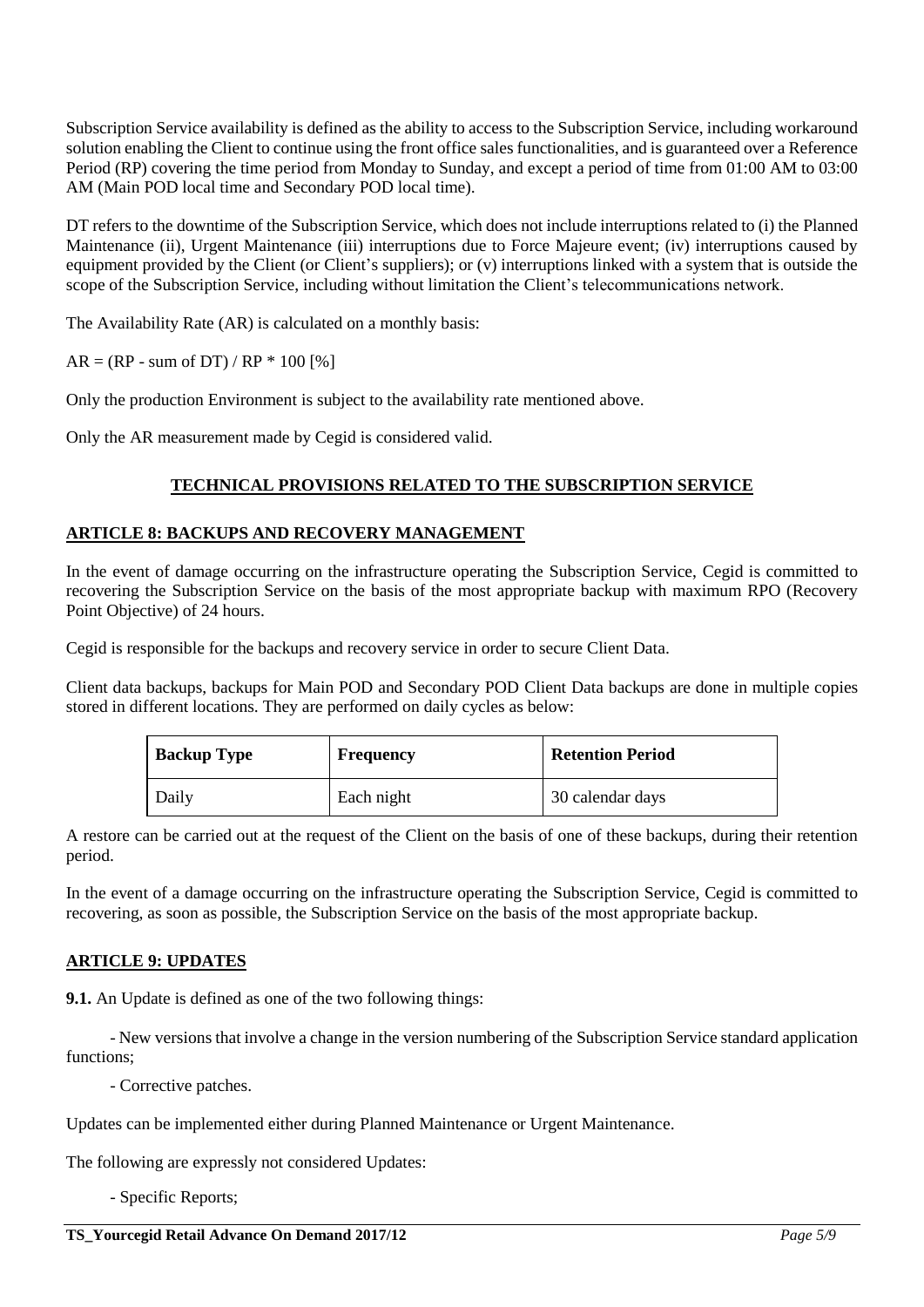#### - Specific Developments.

**9.2.** Cegid shall perform Updates, without the prior approval of the Client. Any technical documentation in relation with Updates will be made available by Cegid on the Portal and/or by any other appropriate means.

Cegid undertakes to inform in advance the Client of dates of Updates implementations (except for corrective patches) through the Portal and/or by any other appropriate means.

The Client is informed that some Updates, because of their content (functional or ergonomic changes) or of their technical complexity (which may lead, without limitation, to changes in configuration) may require the performance of Professional Services (including training). Cegid undertakes to inform the Client prior to the provision of such Updates.

The Client is informed that the performance of Professional Services is not included in the provision of Updates.

The Client is also informed that for each new Update, Specific Report or Specific Development may not be any longer compatible or operational. For each Update, each Specific Report may be made operational only after Cegid express approval and upon Cegid billable intervention at the rates then applicable. For each Update, each Specific Development must be tested by the Client to be sure that its Specific Developments are compatible with the new version.

#### **ARTICLE 10: CLIENT DATA GEOGRAPHICAL LOCATION**

By derogation to Article "Client Data Localisation" of the Contract, the Client data is located in one (1) or more sites based in one (1) or more regions as specified in the Part "Description of the Items Ordered" or the "Service Perimeter" and/or "Financial Conditions" annex of the Contract.

Regarding Client Data collected in the European Union, the Client is informed and accepts that Client Data may be transferred, stored or processed outside the European Union, the European Economic Area or countries considered not as-adequate by the European Commission, such data transfers being framed by adequate legal tools.

#### **ARTICLE 11: COUNTRY PACKAGE**

Yourcegid Retail on Demand is an international product, for which the Client has subscribed to Subscription Services. For a number of countries, Cegid offers a Localized version of the Cegid product Yourcegid Retail On Demand.

The Client must have acquired the "Country Package" modules corresponding to the selected countries to benefit from the Localized version of the Cegid product Yourcegid Retail On Demand. If the Client uses the Subscription Service in a country for which he has not acquired a Country Package and/or for which there is no Country Package, the Client acknowledges and agrees that the Subscription Service will be used under his sole responsibility and that Subscription Service has not been subject to any adaptation in relation to local specificities by Cegid. Cegid shall not be liable for the consequences of the use of the Subscription Service in such countries.

#### **PROVISIONS RELATED TO THE SUPPORT**

#### **ARTICLE 12: SUPPORT**

#### **12.1. PORTAL ACCESS TO SUPPORT**

#### **a) General description of the services provided**

Portal access to the Support will allow the Client to benefit from the following services:

- The possibility for the Client to make a written Request in the space reserved for this purpose on the Portal;
- The possibility for the Client to follow the processing of the Requests;
- The possibility for the Client to access the Subscription Service usage statistics over a given time period;

#### **TS\_Yourcegid Retail Advance On Demand 2017/12** *Page 6/9*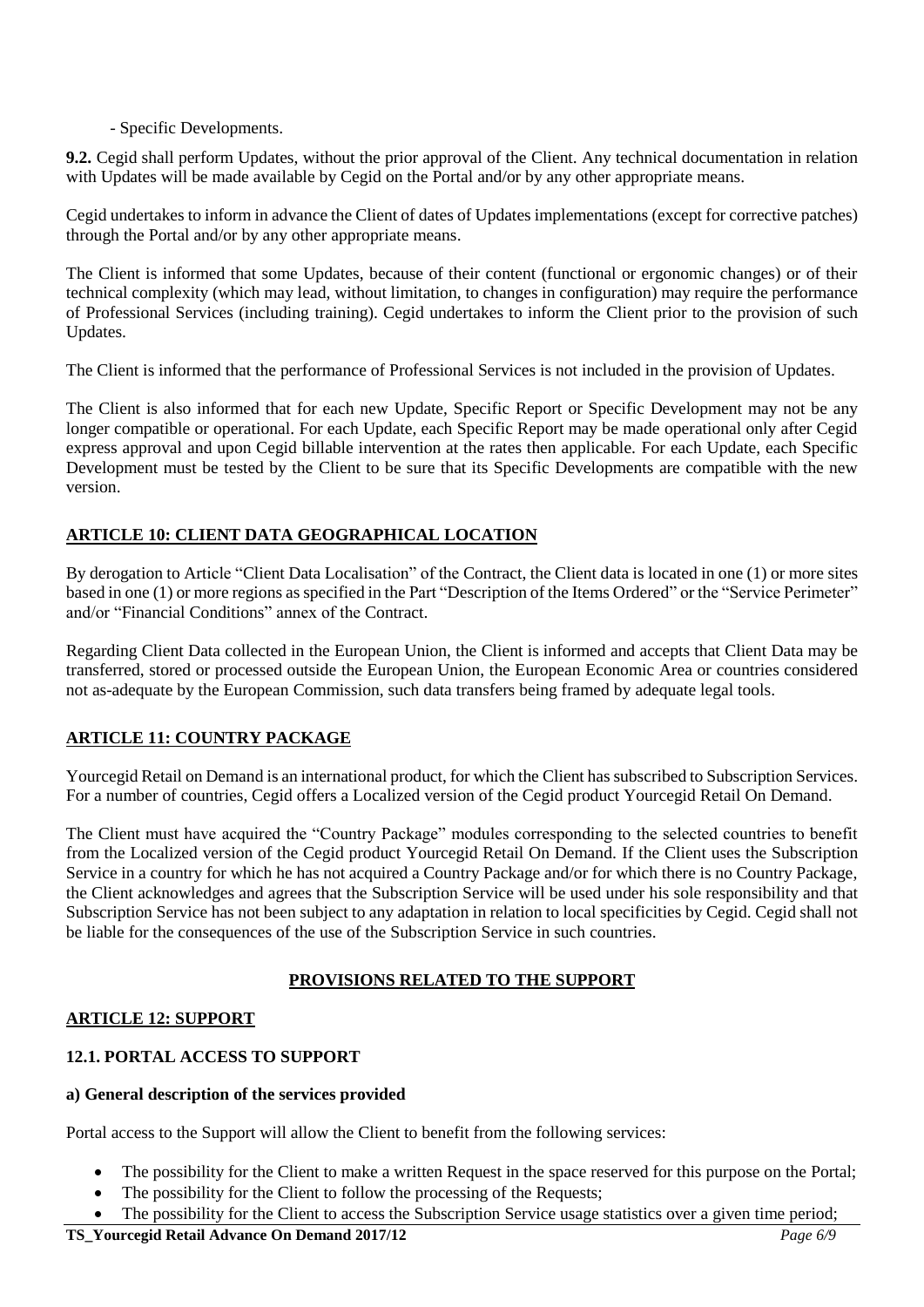The possibility for the Client to consult the technical information provided by Cegid in a specific media space.

#### **b) Specific rules for performance of the Support**

Requests will be recorded in Cegid tools to ensure traceability and will be processed depending on their criticality.

In order to facilitate the performance of the Support, the Client agrees to describe their request precisely and the situation encountered (description of the context, error messages, menu sequence etc.), documenting it where it arises by all the means at their disposal in order to enable Cegid to reproduce and describe any potential incidents and/or Anomalies brought to its attention.

Cegid shall acknowledge receipt of the Request electronically.

In the absence of an immediate response and/or initiation of support, the time frame for a Cegid technician to deal with the Request will be the time frame indicated on the Portal (in Opening Hours), starting from the registration of the Request arriving during the Opening Hours of Support and based upon the Subscription Service level ordered by the Client.

Cegid undertakes to comply with the time frame specified on the Portal for at least 75% of the Requests. Compliance by Cegid with this percentage will be evaluated over a twelve (12) consecutive month period from the start date of the Subscription Service provision and requires the Client to fulfil their obligations.

#### **12.2. TELEPHONE ACCESS TO SUPPORT**

The present article shall apply to the Client based on the level of Support ordered, as detailed on the Portal.

Telephone access to Support allows the Client to formulate their Requests to a Cegid call center.

The Cegid Support helpline can be accessed by the Client during Opening Hours.

The cost of phone calls will be borne by the Client.

Requests will be recorded in Cegid tools to ensure traceability and will be processed depending on their criticality.

In order to facilitate the Support implementation, the Client agrees to accurately describe the Request and the situation he encounters (description of the context, error messages, sequencing of the different menus, etc.) by documenting, where applicable, with any means at their disposal. This will enable Cegid to reproduce and qualify any incidents and/or Anomalies brought to its attention.

Cegid's response shall be made either by directly taking the call, or by calling the Client back, or electronically.

Where there is no immediate response and/or action to manage it, the time frame for a Cegid technician to act on the Request will be the time period shown on the Portal (in Opening Hours), starting from the registration of the Request during the Opening Hours of Support and based upon the Subscription Service level ordered by the Client.

#### **12.3. PROCESSING ANOMALIES**

By the end of the time frames for taking in charge the Request (during Opening Hours as specified on the Portal), Cegid will proceed to the classification and reproduction of the Anomaly. Following the reproduction of the Anomaly, Cegid will have:

- A period of twelve (12) hours during a Business Day to provide the Client with a corrective action plan or an alternative solution in case of a Level 1 Anomaly.

- A period of six (6) Business Days to provide the Client with a corrective action plan or alternative solution for a Level 2 Anomaly.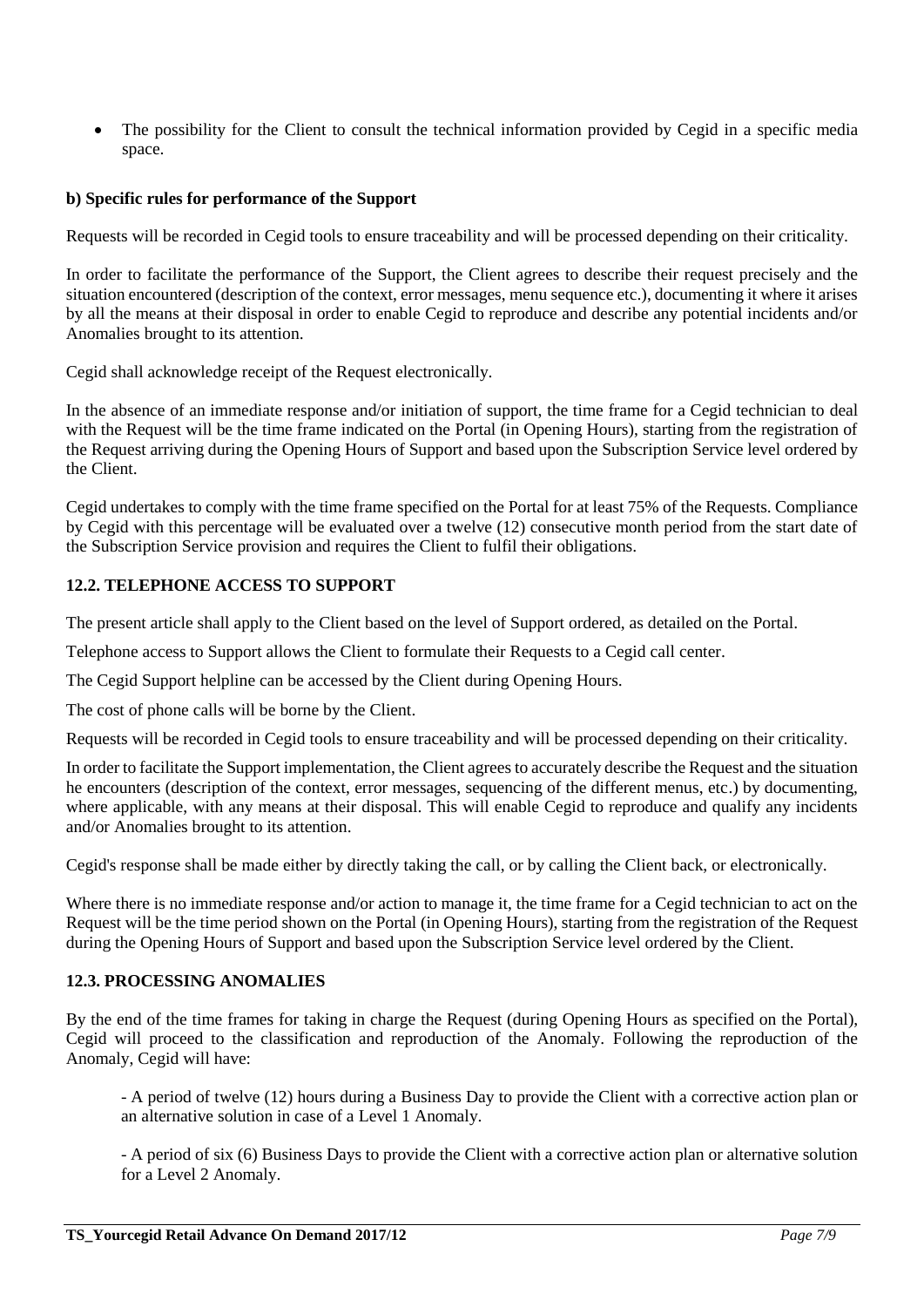Regarding Level 3 Anomalies, Cegid will not be held liable or obliged to observe any deadline for providing a corrective or alternative solution.

For the purpose of this clause, "Business Day" means a day from Monday to Friday, between 9:00 AM and 7:00 PM time zone of the R&D center in charge of the resolution.

#### **12.4. CENTRALIZED CALLS**

The present article shall apply to the Client, based on the level of Support ordered, as detailed on the Portal.

A Client may benefit from the centralized call level of Support only when the Certification Rules in paragraph a) below have been respected and verified by Cegid teams.

If the Client is certified, for the Support level which they have contracted for, it will be able to benefit from special commercial conditions granted by Cegid subject to respect of and compliance with the certification rules and practical procedures for call centralization found in paragraphs a) and b) below.

In the event that the Client may not comply with the certification requirements described in paragraph a, and/or the centralized call procedures described in paragraph b, the Client shall have a time period of three (3) months for resolution, starting from the moment Cegid sends the Client a registered letter with acknowledgment of receipt notifying the failure to comply. Where there is no resolution by the Client within the allotted time period, Cegid may terminate the centralized call level of Support and automatically apply the decentralized call level of Support fees.

#### **a) Certification Rules**

The Client agrees to have a team of at least two (2) certified persons on the current version of the eligible Cegid Software Package starting within a six (6) month period from subscription to the Subscription Service. The employees chosen by the Client will have to follow the training course organized by Cegid.

At the end of this course, the knowledge gained by the employees designated by the Client will be validated by Cegid during an interview and a test. Once successfully completed, a registered certificate will be issued in the names of the individual persons.

The names of the certified employees will be referenced by Cegid in its request management system.

The conditions for carrying out certification training, as well as the related cost will result in a purchase order or a separate Contract independent from these terms.

The certificates are registered personally and the Client undertakes to provide a minimum of two (2) certified persons continuously and for the duration of the Subscription Service.

#### **b) Call Centralization Procedures**

The Client's certified employees will be responsible for centralizing and responding to Requests. In no case shall the Client's other users be able to directly access to Support services, and certified employees are tasked with centralizing applications and provide answers to users. In the event that the Client's certified employees could not deal with a Request, only these employees shall be entitled to contact Cegid's services and forward the answers provided by Cegid to the Client's other users.

Only certified employees are authorized to contact Cegid Support Services.

#### **12.5. LANGUAGE SUPPORT SERVICES**

As part of the standard Support schedules, Cegid undertakes to have among its advisor team some staff with language skills who are able to understand the Requests and respond to them in the languages listed on the Portal.

The Request will be processed by a Cegid technician with the required language skills. Where this technician is not available, Cegid undertakes to call the Client back within the applicable time frame.

Outside Opening Hours, a request can be posted in English on the Portal.